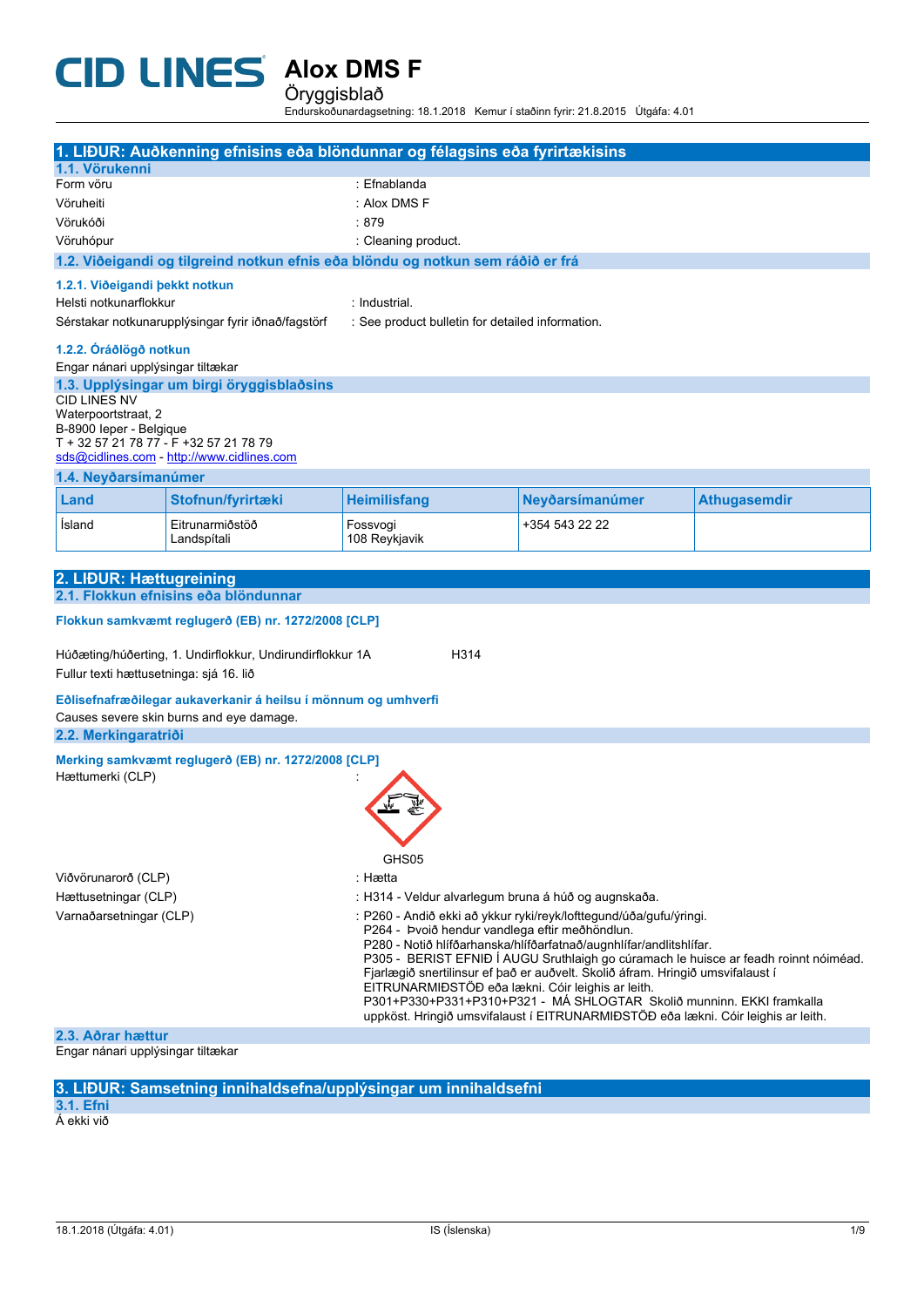### Öryggisblað

### **3.2. Efnablanda**

| <b>Heiti</b>                                                                                                | <b>Vörukenni</b>                                                                                               | $\frac{0}{0}$ | <b>Flokkun samkvæmt</b><br>reglugerð (EB) nr. 1272/2008<br> [CLP]      |
|-------------------------------------------------------------------------------------------------------------|----------------------------------------------------------------------------------------------------------------|---------------|------------------------------------------------------------------------|
| Potassium hydroxide                                                                                         | (CAS-númer) 1310-58-3<br>(EB-númer) 215-181-3<br>(Skrárnúmer EB) 19-002-00-8<br>(REACH-númer) 01-2119487136-33 | $5 - 15$      | Met. Corr. 1, H290<br>Acute Tox. 4 (Oral), H302<br>Skin Corr. 1A, H314 |
| Potassiumsilicate                                                                                           | (CAS-númer) 1312-76-1<br>(EB-númer) 215-199-1<br>(REACH-númer) 01-2119456888-17                                | $1 - 5$       | Eye Irrit. 2, H319<br>Skin Irrit. 2. H315<br>STOT SE 3, H335           |
| Sulfonic acids, C14-16 (even numbered)-alkane<br>hydroxy and C14-16 (even numbered)-alkene, sodium<br>salts | (CAS-númer) 68439-57-6<br>(EB-númer) 270-407-8<br>(REACH-númer) 01-2119513401-57                               | $1 - 5$       | Eye Dam. 1, H318<br>Skin Irrit. 2. H315                                |

Fullur texti V-setninganna: sjá kafla 16

| 4. LIĐUR: Ráðstafanir í skyndihjálp                       |                                                                                                                                                                                                                                                                           |
|-----------------------------------------------------------|---------------------------------------------------------------------------------------------------------------------------------------------------------------------------------------------------------------------------------------------------------------------------|
| 4.1. Lýsing á ráðstöfunum í skyndihjálp                   |                                                                                                                                                                                                                                                                           |
| Fyrsta hjálp eftir innöndun                               | : Assure fresh air breathing. Allow the victim to rest. Obtain medical attention if breathing<br>difficulty persists.                                                                                                                                                     |
| Fyrsta hjálp eftir snertingu við húð                      | : Remove contaminated clothing and shoes. Flush with plenty of water. Seek medical<br>attention if ill effect or irritation develops.                                                                                                                                     |
| Fyrsta hjálp eftir snertingu við augu                     | : Rinse immediately with plenty of water. Seek medical attention immediately.                                                                                                                                                                                             |
| Fyrsta hjálp eftir að hafa gleypt efnið                   | : Rinse mouth. Do not induce vomiting because of corrosive effects. If swallowed, seek<br>medical advice immediately and show this container or label.                                                                                                                    |
| 4.2. Helstu skaðleg einkenni og áhrif, bæði bráð og tafin |                                                                                                                                                                                                                                                                           |
| Einkenni/áhrif eftir innöndun                             | : Breathing difficulties. Cough. Sore throat.                                                                                                                                                                                                                             |
| Einkenni/áhrif eftir snertingu við húð                    | : Redness, pain. Causes burns.                                                                                                                                                                                                                                            |
| Einkenni/áhrif eftir snertingu við augu                   | : Redness, pain. Blurred vision. Tears. Risk of serious damage to eyes.                                                                                                                                                                                                   |
| Einkenni/áhrif eftir að efnið var gleypt                  | : Burning sensation. Cough. Cramps. May cause burns or irritation of the linings of the<br>mouth, throat, and gastrointestinal tract. Má ekki komast í snertingu við mat eða neyta.<br>Swallowing a small quantity of this material will result in serious health hazard. |

**4.3. Upplýsingar um tafarlausa læknisumönnun og sérstaka meðferð sem þörf er á** Engar nánari upplýsingar tiltækar

| 5. LIĐUR: Ráðstafanir vegna slökkviaðgerða              |                                                                                                               |
|---------------------------------------------------------|---------------------------------------------------------------------------------------------------------------|
|                                                         |                                                                                                               |
| 5.1. Slökkvibúnaður                                     |                                                                                                               |
| Engar nánari upplýsingar tiltækar                       |                                                                                                               |
| 5.2. Sérstakar hættur af völdum efnisins eða blöndunnar |                                                                                                               |
| Eldhætta                                                | : Not combustible.                                                                                            |
| 5.3. Ráðgjöf fyrir slökkviliðsmenn                      |                                                                                                               |
| Leiðbeiningar í eldsvoða                                | : Exercise caution when fighting any chemical fire. Use water spray or fog for cooling<br>exposed containers. |
| Eldvarnarhlífar                                         | : Do not enter fire area without proper protective equipment, including respiratory protection.               |

| 6. LIĐUR: Ráðstafanir ef efni fer óvart til spillis eða er losað fyrir slysni                            |                                                                                                                                                                 |
|----------------------------------------------------------------------------------------------------------|-----------------------------------------------------------------------------------------------------------------------------------------------------------------|
| 6.1. Öryggisráðstafanir fyrir fólk, hlífðarbúnaður og neyðarráðstafanir                                  |                                                                                                                                                                 |
| Almennar ráðstafanir                                                                                     | : Spill should be handled by trained cleaning personnel properly equipped with respiratory<br>and eye protection. Wear suitable protective clothing and gloves. |
| 6.1.1. Ætlað starfsfólki sem vinnur ekki við neyðarþjónustu                                              |                                                                                                                                                                 |
| Engar nánari upplýsingar tiltækar                                                                        |                                                                                                                                                                 |
| 6.1.2. Fyrir bráðaliða                                                                                   |                                                                                                                                                                 |
| Engar nánari upplýsingar tiltækar                                                                        |                                                                                                                                                                 |
| 6.2. Varúðarráðstafanir vegna umhverfisins                                                               |                                                                                                                                                                 |
| Prevent entry to sewers and public waters. Notify authorities if product enters sewers or public waters. |                                                                                                                                                                 |
| 6.3. Aðferðir og efni til afmörkunar og hreinsunar                                                       |                                                                                                                                                                 |
| Til afmörkunar                                                                                           | : Collect spills and put it into appropriated container.                                                                                                        |
| Hreinsunaraðferðir                                                                                       | : Clean up any spills as soon as possible, using an absorbent material to collect it. Use<br>suitable disposal containers. Dilute residues and flush.           |
| 6.4. Tilvísun í aðra liði                                                                                |                                                                                                                                                                 |
|                                                                                                          |                                                                                                                                                                 |

Engar nánari upplýsingar tiltækar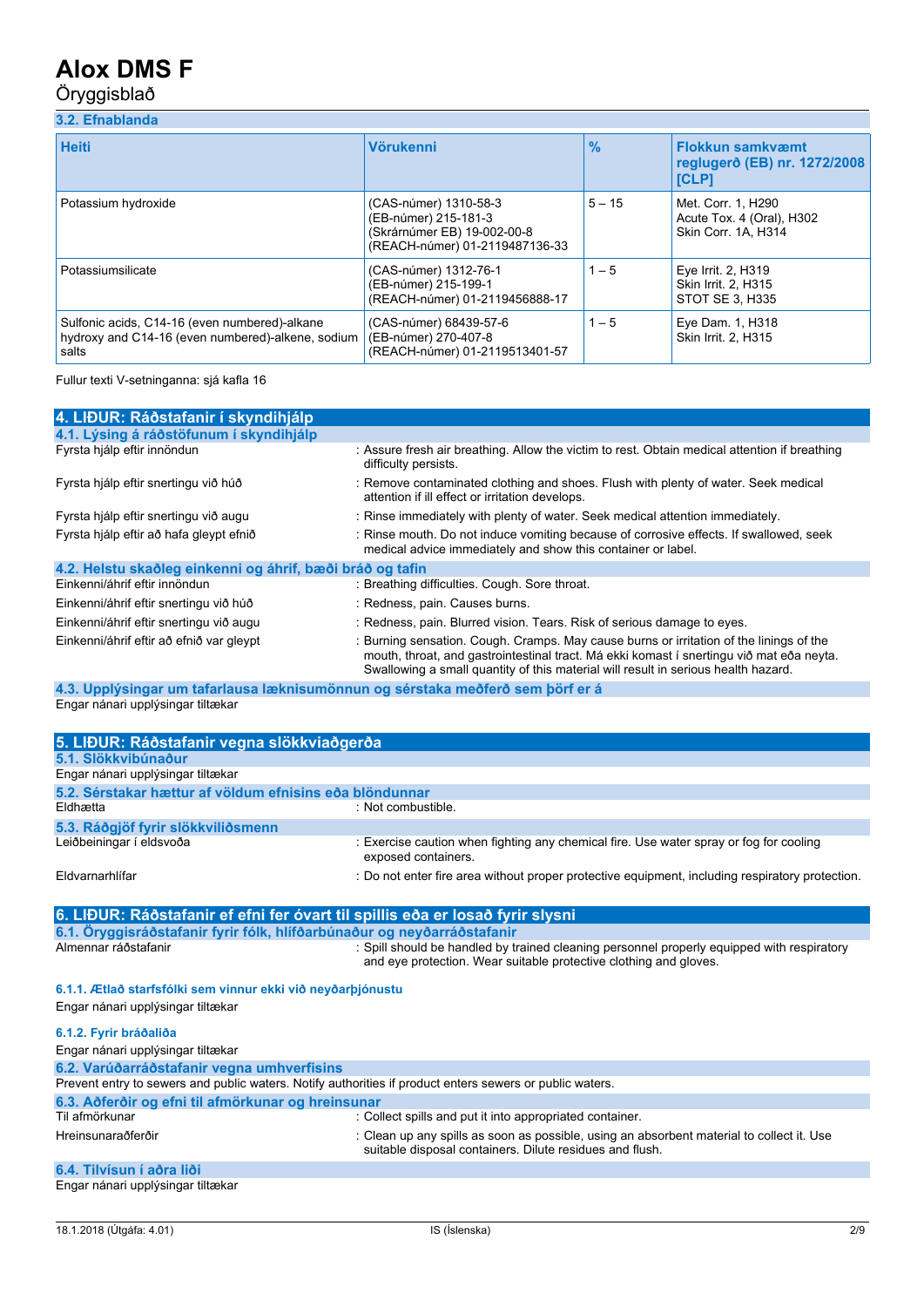Öryggisblað

| 7. LIĐUR: Meðhöndlun og geymsla                                                                             |                                                                                                                                                                   |                                                                                               |  |
|-------------------------------------------------------------------------------------------------------------|-------------------------------------------------------------------------------------------------------------------------------------------------------------------|-----------------------------------------------------------------------------------------------|--|
| 7.1. Varúðarráðstafanir um örugga meðhöndlun                                                                |                                                                                                                                                                   |                                                                                               |  |
| Varúðarráðstafanir um örugga meðhöndlun                                                                     | : Avoid all unnecessary exposure. Handle in accordance with good industrial hygiene and<br>safety procedures. Ensure prompt removal from eyes, skin and clothing. |                                                                                               |  |
| Hreinlætisráðstafanir                                                                                       | and when leaving work. Keep away from food, drink and animal feeding stuffs.                                                                                      | : Wash hands and other exposed areas with mild soap and water before eat, drink or smoke      |  |
| 7.2. Örugg geymsluskilyrði, þ.m.t. vegna mögulegs ósamrýmanleika                                            |                                                                                                                                                                   |                                                                                               |  |
| Geymsluskilyrði                                                                                             |                                                                                                                                                                   | : Keep container closed when not in use. Látið ekki frosna. Do not store in corrodable metal. |  |
|                                                                                                             | 7.3. Sértæk, endanleg notkun                                                                                                                                      |                                                                                               |  |
| Engar nánari upplýsingar tiltækar                                                                           |                                                                                                                                                                   |                                                                                               |  |
| 8. LIĐUR: Váhrifavarnir/persónuhlífar                                                                       |                                                                                                                                                                   |                                                                                               |  |
| 8.1. Eftirlitsbreytur                                                                                       |                                                                                                                                                                   |                                                                                               |  |
| Potassium hydroxide (1310-58-3)                                                                             |                                                                                                                                                                   |                                                                                               |  |
| <b>DNEL/DMEL (vinnufólk)</b>                                                                                |                                                                                                                                                                   |                                                                                               |  |
| Langvinn eiturhrif - altæk einkenni, við innöndun                                                           | 1 mg/m <sup>3</sup>                                                                                                                                               |                                                                                               |  |
| <b>DNEL/DMEL (almenningur)</b>                                                                              |                                                                                                                                                                   |                                                                                               |  |
| Langvinn eiturhrif - svæðisbundin einkenni, við<br>1 mg/ $m3$<br>innöndun                                   |                                                                                                                                                                   |                                                                                               |  |
|                                                                                                             | Sulfonic acids, C14-16 (even numbered)-alkane hydroxy and C14-16 (even numbered)-alkene, sodium salts (68439-57-6)                                                |                                                                                               |  |
| <b>DNEL/DMEL (vinnufólk)</b>                                                                                |                                                                                                                                                                   |                                                                                               |  |
| Bráð eiturhrif - altæk einkenni, um húð                                                                     | mg/kg líkamsbyngdar/dag                                                                                                                                           |                                                                                               |  |
| Langvinn eiturhrif - altæk einkenni, um húð                                                                 | 2158,33 mg/kg líkamsbyngdar/dag                                                                                                                                   |                                                                                               |  |
| Langvinn eiturhrif - altæk einkenni, við innöndun                                                           | 152,22 mg/m <sup>3</sup>                                                                                                                                          |                                                                                               |  |
| <b>DNEL/DMEL (almenningur)</b>                                                                              |                                                                                                                                                                   |                                                                                               |  |
| Langvinn eiturhrif - altæk einkenni, um munn                                                                | 12,95 mg/kg líkamsbyngdar/dag                                                                                                                                     |                                                                                               |  |
| 45,04 mg/m <sup>3</sup><br>Langvinn eiturhrif - altæk einkenni, við innöndun                                |                                                                                                                                                                   |                                                                                               |  |
| Langvinn eiturhrif - altæk einkenni, um húð                                                                 | 1295 mg/kg líkamsbyngdar/dag                                                                                                                                      |                                                                                               |  |
| <b>PNEC</b> (vatn)                                                                                          |                                                                                                                                                                   |                                                                                               |  |
| PNEC í vatni (ferskvatn)                                                                                    | 0,024 mg/l Assessment factor: 50                                                                                                                                  |                                                                                               |  |
| 0,0024 mg/l Assessment factor: 500<br>PNEC í vatni (sjór)                                                   |                                                                                                                                                                   |                                                                                               |  |
| PNEC í vatni (ósamfellt, ferskvatn)                                                                         | 0,0197 mg/l Assessment factor: 100                                                                                                                                |                                                                                               |  |
| <b>PNEC</b> (set)                                                                                           |                                                                                                                                                                   |                                                                                               |  |
| PNEC í seti (ferskvatn)                                                                                     | 0,767 mg/kg burrvigt Assessment factor: 1000                                                                                                                      |                                                                                               |  |
| PNEC í seti (sjór)                                                                                          | 0,0767 mg/kg burrvigt Assessment factor: 10000                                                                                                                    |                                                                                               |  |
| <b>PNEC</b> (jarðlag)                                                                                       |                                                                                                                                                                   |                                                                                               |  |
| PNEC í jarðlag                                                                                              | 1,21 mg/kg burrvigt Assessment factor: 100                                                                                                                        |                                                                                               |  |
| <b>PNEC (STP)</b>                                                                                           |                                                                                                                                                                   |                                                                                               |  |
| PNEC skólphreinsistöð<br>4 mg/l Assessment factor: 10                                                       |                                                                                                                                                                   |                                                                                               |  |
| 8.2. Váhrifavarnir                                                                                          |                                                                                                                                                                   |                                                                                               |  |
| Viðeigandi tæknipróf:<br>Local exhaust and general ventilation must be adequate to meet exposure standards. |                                                                                                                                                                   |                                                                                               |  |
| Efni fyrir hlífðarfatnað:                                                                                   |                                                                                                                                                                   |                                                                                               |  |
| Ástand<br>Staðall<br>Efni                                                                                   |                                                                                                                                                                   |                                                                                               |  |
| Góð viðnám:                                                                                                 |                                                                                                                                                                   | EN14605:2005+A1:2009                                                                          |  |

### **Handahlífar:** Wear suitable gloves resistant to chemical penetration. chemical resistant PVC gloves (to European standard EN 374 or equivalent) **tegund Efni gegndræpi Þykkt (mm) Skarpskyggni Staðall** Endurnýtanleg hanskar Pólývínýlklóríð (PVC) 6 (> 480 mínútur) 0.5 2 (< 1.5) EN ISO 374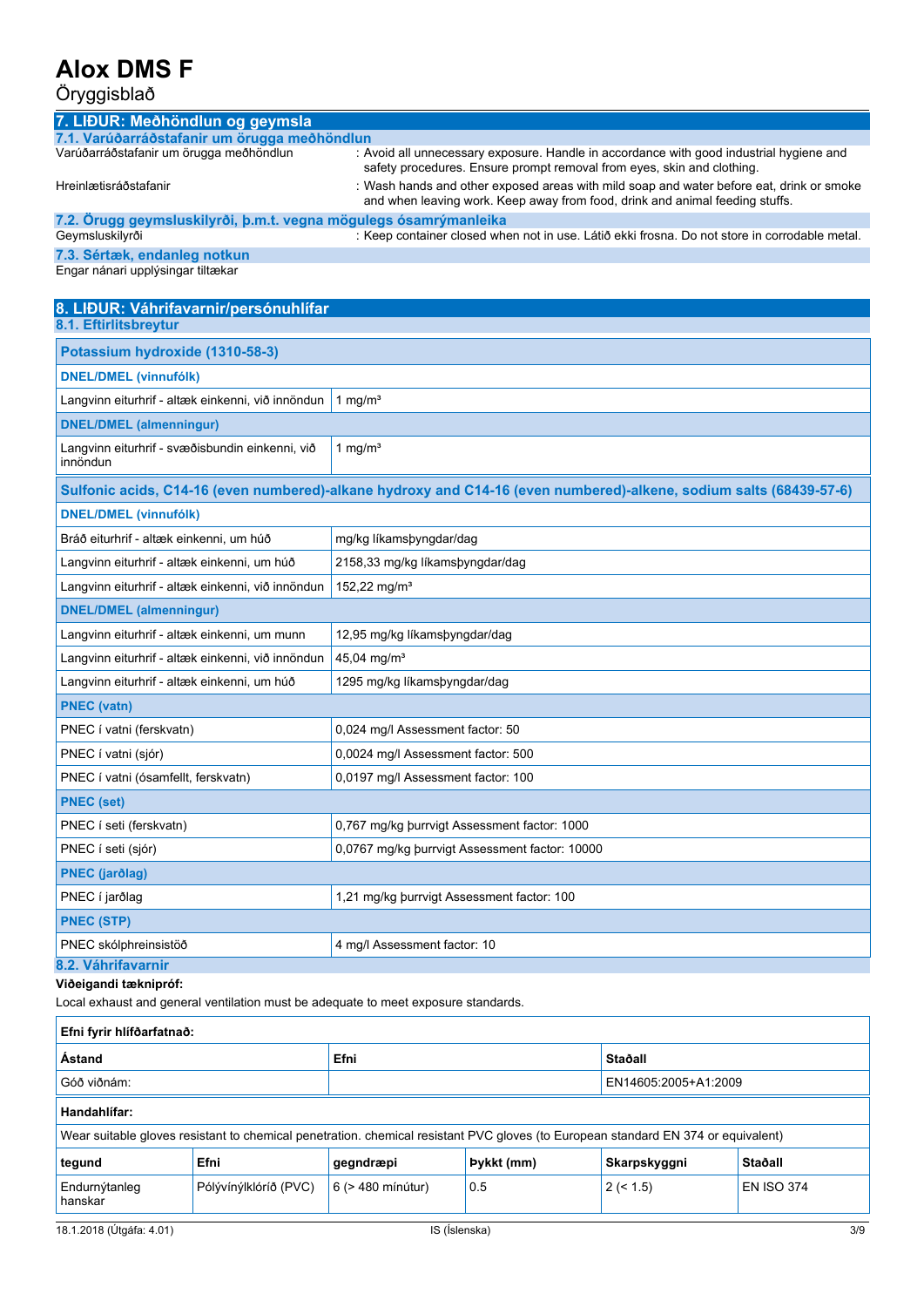Öryggisblað

#### **Augnhlífar:**

Eye protection should only be necessary where liquid could be splashed or sprayed. Use eye protection to EN 166, designed to protect against liquid splashes

| tegund                                                                                      | <b>Notkun</b> | Einkenni        | Staðall |
|---------------------------------------------------------------------------------------------|---------------|-----------------|---------|
| Öryggisgleraugu, Öryggishlíf,<br>Andlit skjöldur;                                           | Dropi         | hreinsa, Plast. | EN 166  |
| Húð- og líkamshlífar:                                                                       |               |                 |         |
| If skin contact or contamination of clothing is likely, protective clothing should be worn. |               |                 |         |
|                                                                                             |               |                 |         |

#### **tegund Staðall**

EN14605:2005+A1:2009

### **Öndunarhlíf:**

 $\big|$ Nota skal viðeigandi ryk eða öndunargrímu ef loftbólur myndast við að meðhöndla þetta efni.

#### **Tákn fyrir ersónuhlí(ar):**



#### **Próf á váhrifum á neytendur:**

Ingestion unlikely.

| 9. LIĐUR: Eðlis- og efnafræðilegir eiginleikar              |                         |  |
|-------------------------------------------------------------|-------------------------|--|
| 9.1. Upplýsingar um eðlis- og efnafræðilega grunneiginleika |                         |  |
| Eðlisástand                                                 | : Vökvi                 |  |
| Litur                                                       | : dark brown.           |  |
| Lykt                                                        | : characteristic.       |  |
| Lyktarmörk                                                  | : Engin gögn tiltæk     |  |
| pH                                                          | $:$ $\approx$ 12,2 (1%) |  |
| Hlutfallslegur uppgufunarhraði (bútýlasetat=1)              | : Engin gögn tiltæk     |  |
| <b>Bræðslumark</b>                                          | : Engin gögn tiltæk     |  |
| Frostmark                                                   | : Engin gögn tiltæk     |  |
| Suðumark                                                    | : Engin gögn tiltæk     |  |
| Blossamark                                                  | : Engin gögn tiltæk     |  |
| Sjálfsíkveikjumark                                          | : Engin gögn tiltæk     |  |
| Hitastig niðurbrots                                         | : Engin gögn tiltæk     |  |
| Eldfimi (fast efni, gas)                                    | : Engin gögn tiltæk     |  |
| Gufubrýstingur                                              | : Engin gögn tiltæk     |  |
| Hlutfallslegur eðlismassi í gufuformi við 20 °C             | : Engin gögn tiltæk     |  |
| Hlutfallslegur eðlismassi                                   | : Engin gögn tiltæk     |  |
| Eðlismassi                                                  | $\approx 1.18$ kg/l     |  |
| Leysanleiki                                                 | : Vatn: 100 %           |  |
| Deilistuðull n-oktanóls/vatns (Log Pow)                     | : Engin gögn tiltæk     |  |
| Eðlisseigja                                                 | : Engin gögn tiltæk     |  |
| Skriðseigja                                                 | : Engin gögn tiltæk     |  |
| Sprengieiginleikar                                          | : Engin gögn tiltæk     |  |
| Oxunareiginleikar                                           | : Engin gögn tiltæk     |  |
| Sprengimark                                                 | : Engin gögn tiltæk     |  |
| 9.2. Aðrar upplýsingar                                      |                         |  |
| Engar nánari upplýsingar tiltækar                           |                         |  |

### **10. LIÐUR: Stöðugleiki og hvarfgirni**

**10.1. Hvarfgirni** Hita niðurbrot myndar:Ætandi gufur. **10.2. Efnafræðilegur stöðugleiki** Engar nánari upplýsingar tiltækar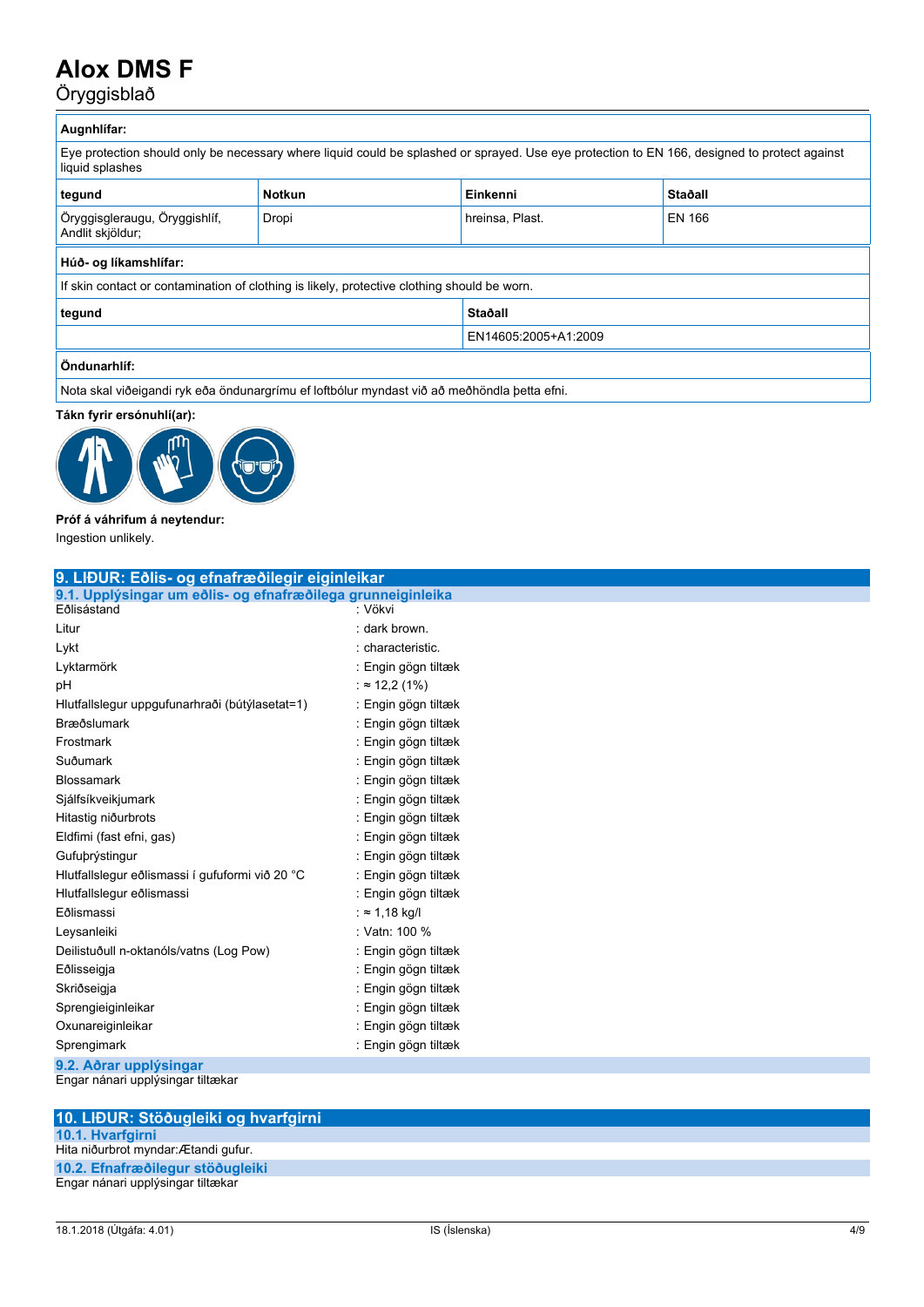Öryggisblað

| 10.3. Möguleiki á hættulegu efnahvarfi |
|----------------------------------------|
| None under normal conditions.          |
| 10.4. Skilyrði sem ber að varast       |
| Engar nánari upplýsingar tiltækar      |
| 10.5. Ósamrýmanleg efni                |
| Engar nánari upplýsingar tiltækar      |
| 10.6. Hættuleg niðurbrotsefni          |
| Hita niðurbrot myndar: Ætandi gufur.   |
|                                        |

| 11. LIĐUR: Eiturefnafræðilegar upplýsingar           |                                    |  |
|------------------------------------------------------|------------------------------------|--|
| 11.1. Upplýsingar um eiturefnafræðileg áhrif         |                                    |  |
| Bráð eiturhrif (um munn)                             | : Ekki flokkað                     |  |
| Bráð eiturhrif (um húð)                              | : Ekki flokkað                     |  |
| Bráð eiturhrif (við innöndun.)                       | : Ekki flokkað                     |  |
| Húðæting/húðerting                                   | : Veldur alvarlegum bruna um húð.  |  |
|                                                      | $pH: \approx 12.2$ (1%)            |  |
| Alvarlegur augnskaði/augnerting                      | : Talið valda alvarlegum augnskaða |  |
|                                                      | $pH: \approx 12.2$ (1%)            |  |
| Næming öndunarfæra eða húðnæming                     | : Ekki flokkað                     |  |
| Stökkbreytantdi áhrif á kímfrumur                    | : Ekki flokkað                     |  |
| Krabbameinsvaldandi áhrif                            | : Ekki flokkað                     |  |
| Eiturhrif á æxlun                                    | : Ekki flokkað                     |  |
| Sértæk eiturhif á marklíffæri - váhrif í eitt skipti | : Ekki flokkað                     |  |
| <b>Alox DMS F</b>                                    |                                    |  |
| LOAEL (um munn, rotta)                               | > 2000 mg/kg líkamsbyngdar         |  |
| Sértæk eiturhif á marklíffæri - endurtekin váhrif    | : Ekki flokkað                     |  |
|                                                      |                                    |  |
| Asvelgingarhætta                                     | : Ekki flokkað                     |  |

| 12. LIĐUR: Vistfræðilegar upplýsingar                    |                                                                                                                                                                           |
|----------------------------------------------------------|---------------------------------------------------------------------------------------------------------------------------------------------------------------------------|
| 12.1. Eiturhrif                                          |                                                                                                                                                                           |
| Hættulegt fyrir vatnsumhverfi, skammtíma (bráð)          | ∶ Ekki flokkað                                                                                                                                                            |
| Hættulegt fyrir vatnsumhverfi, langvarandi<br>(langvinn) | ∶ Ekki flokkað                                                                                                                                                            |
| 12.2. Þrávirkni og niðurbrjótanleiki                     |                                                                                                                                                                           |
| <b>Alox DMS F</b>                                        |                                                                                                                                                                           |
| Þrávirkni og niðurbrjótanleiki                           | Yfirborðsvirka efnið sem er innifalið í þessum efnablöndu uppfyllir skilyrði um lífræn<br>niðurbrot eins og mælt er fyrir um í reglugerð (EB) nr. 648/2004 um þvottaefni. |
| 12.3. Uppsöfnun í lífverum                               |                                                                                                                                                                           |
| Engar nánari upplýsingar tiltækar                        |                                                                                                                                                                           |
| 12.4. Hreyfanleiki í jarðvegi                            |                                                                                                                                                                           |
| Engar nánari upplýsingar tiltækar                        |                                                                                                                                                                           |
| 12.5. Niðurstöður úr mati á PBT- og vPvB-eiginleikum     |                                                                                                                                                                           |
| Engar nánari upplýsingar tiltækar                        |                                                                                                                                                                           |
| 12.6. Önnur skaðleg áhrif                                |                                                                                                                                                                           |
| Engar nánari upplýsingar tiltækar                        |                                                                                                                                                                           |

| 13. LIĐUR: Förgun                     |                                                                           |
|---------------------------------------|---------------------------------------------------------------------------|
| 13.1. Aðferðir við meðhöndlun úrgangs |                                                                           |
| Ráðleggingar um förgun afurðar/umbúða | : Dispose in a safe manner in accordance with local/national regulations. |

| 14. LIDUR: Upplýsingar um flutninga |           |  |
|-------------------------------------|-----------|--|
| Í samræmi við ADR/RID/IMDG/IATA/ADN |           |  |
| 14.1. UN-númer                      |           |  |
| UN-númer (ADR)                      | : UN 3266 |  |
| UN-númer (IMDG)                     | : UN 3266 |  |
| UN-númer (IATA)                     | : UN 3266 |  |
| UN-númer (ADN)                      | : UN 3266 |  |
| UN-númer (RID)                      | : UN 3266 |  |
|                                     |           |  |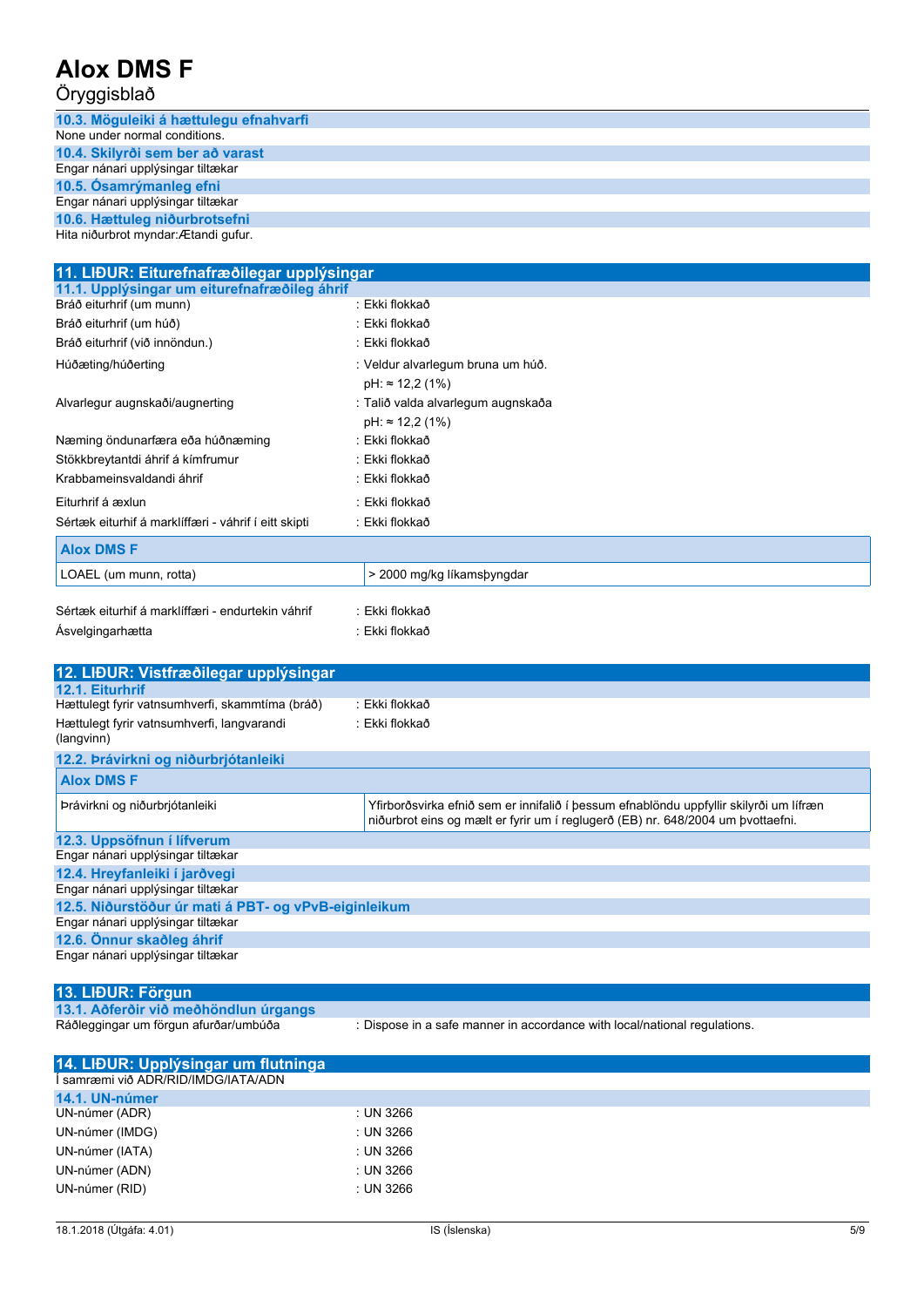## Öryggisblað

| 14.2. Rétt UN-sendingarheiti                      |                                                                                     |
|---------------------------------------------------|-------------------------------------------------------------------------------------|
| Nákvæmt flutningaheiti (ADR)                      | : ætandi vökvi, grunnur, ólífræn, N.O.S. (Potassium hydroxide)                      |
| Rétt sendingarheiti (IMDG)                        | : CORROSIVE LIQUID, BASIC, INORGANIC, N.O.S. (Potassium hydroxide)                  |
| Rétt sendingarheiti (IATA)                        | : ætandi vökvi, grunnur, ólífræn, n.o.s. (Potassium hydroxide)                      |
| Nákvæmt flutningaheiti (ADN)                      | : ætandi vökvi, grunnur, ólífræn, N.O.S. (Potassium hydroxide)                      |
| Nákvæmt flutningaheiti (RID)                      | : ætandi vökvi, grunnur, ólífræn, N.O.S. (Potassium hydroxide)                      |
| Lýsing á flutningsskjali (ADR)                    | : UN 3266 ætandi vökvi, grunnur, ólífræn, N.O.S. (Potassium hydroxide), 8, III, (E) |
| Lýsing á flutningsskjali (IMDG)                   | : UN 3266 CORROSIVE LIQUID, BASIC, INORGANIC, N.O.S. (Potassium hydroxide), 8, III  |
| Lýsing á flutningsskjali (IATA)                   | : UN 3266 ætandi vökvi, grunnur, ólífræn, n.o.s. (Potassium hydroxide), 8, III      |
| Lýsing á flutningsskjali (ADN)                    | : UN 3266 ætandi vökvi, grunnur, ólífræn, N.O.S. (Potassium hydroxide), 8, III      |
| Lýsing á flutningsskjali (RID)                    | : UN 3266 ætandi vökvi, grunnur, ólífræn, N.O.S. (Potassium hydroxide), 8, III      |
| 14.3. Hættuflokkur eða -flokkar vegna flutninga   |                                                                                     |
| <b>ADR</b>                                        |                                                                                     |
| Hættuflokkur eða -flokkar vegna flutninga (ADR)   | $\therefore$ 8                                                                      |
| Hættumerki (ADR)                                  | :8                                                                                  |
|                                                   |                                                                                     |
|                                                   |                                                                                     |
|                                                   |                                                                                     |
|                                                   |                                                                                     |
|                                                   |                                                                                     |
|                                                   |                                                                                     |
| <b>IMDG</b>                                       |                                                                                     |
| Hættuflokkur eða -flokkar vegna flutninga (IMDG)  | $\therefore 8$                                                                      |
| Hættumerki (IMDG)                                 | :8                                                                                  |
|                                                   |                                                                                     |
|                                                   |                                                                                     |
|                                                   |                                                                                     |
|                                                   |                                                                                     |
|                                                   |                                                                                     |
|                                                   |                                                                                     |
| <b>IATA</b>                                       |                                                                                     |
| Hættuflokkur eða - flokkar vegna flutninga (IATA) | $\therefore$ 8                                                                      |
| Hættumerki (IATA)                                 | : $\bf 8$                                                                           |
|                                                   |                                                                                     |
|                                                   |                                                                                     |
|                                                   |                                                                                     |
|                                                   |                                                                                     |
|                                                   |                                                                                     |
|                                                   |                                                                                     |
| ADN                                               |                                                                                     |
| Hættuflokkur eða -flokkar vegna flutninga (ADN)   | $\therefore$ 8                                                                      |
| Hættumerki (ADN)                                  | :8                                                                                  |
|                                                   |                                                                                     |
|                                                   |                                                                                     |
|                                                   |                                                                                     |
|                                                   |                                                                                     |
|                                                   |                                                                                     |
| <b>RID</b>                                        |                                                                                     |
| Hættuflokkur eða -flokkar vegna flutninga (RID)   | :8                                                                                  |
| Hættumerki (RID)                                  | : 8                                                                                 |
|                                                   |                                                                                     |
|                                                   |                                                                                     |
|                                                   |                                                                                     |
|                                                   |                                                                                     |
|                                                   |                                                                                     |
|                                                   |                                                                                     |
| 14.4. Pökkunarflokkur                             |                                                                                     |
| Pökkunarhópur (ADR)                               | $: \mathbb{H}$                                                                      |
| PökkIMDGarhópur (IMDG)                            | $: \mathbb{H}$                                                                      |
| Umbúðaflokkur (IATA)                              | : III                                                                               |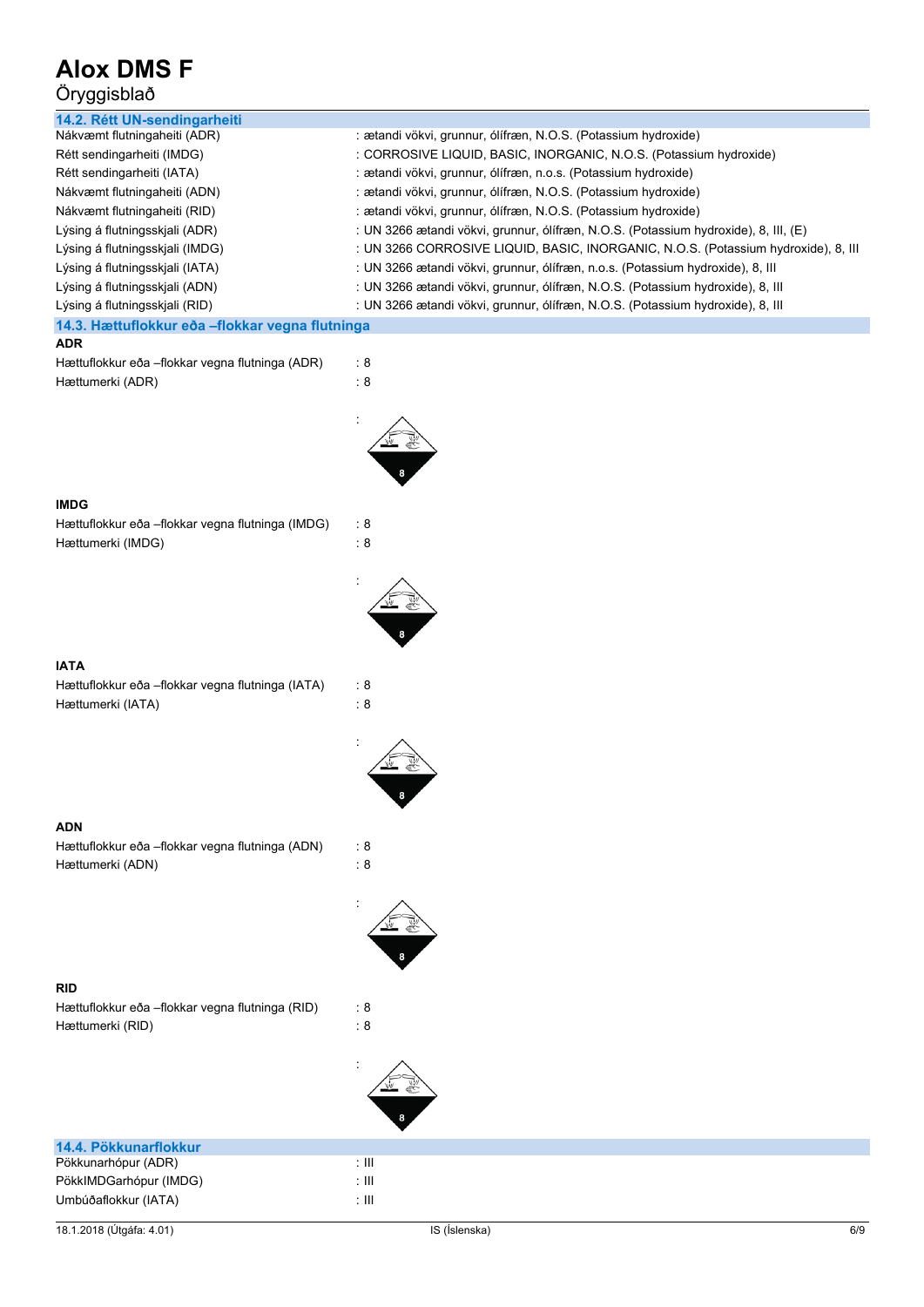## Öryggisblað

| Umbúðaflokkur (ADN)                                                                        | : III                                                                                                                                                                               |
|--------------------------------------------------------------------------------------------|-------------------------------------------------------------------------------------------------------------------------------------------------------------------------------------|
| PökkRIDarhópur (RID)                                                                       | $\pm$ 111                                                                                                                                                                           |
| 14.5. Umhverfishættur                                                                      |                                                                                                                                                                                     |
| Hættulegt umhverfinu                                                                       | : Nei                                                                                                                                                                               |
| Sjávarmengandi                                                                             | : Nei                                                                                                                                                                               |
| Aðrar upplýsingar                                                                          | : Clean up even minor leaks or spills if possible without unecessary risk.                                                                                                          |
| 14.6. Sérstakar varúðarráðstafanir fyrir notanda                                           |                                                                                                                                                                                     |
| Sérstakar varúðarráðstafanir við flutning                                                  | : The driver shall not attempt to deal with any fire of the load, No naked lights. No smoking,<br>Keep public away from danger area, NOTIFY POLICE AND FIRE BRIGADE<br>IMMEDIATELY. |
| Flutningur á landi                                                                         |                                                                                                                                                                                     |
| Flokkunarkóði (ADR)                                                                        | $\cdot$ C5                                                                                                                                                                          |
| Sérstakar ráðstafanir (ADR)                                                                | :274                                                                                                                                                                                |
| Takmarkað magn (ADR)                                                                       | : 51                                                                                                                                                                                |
| Undanbegið magn (ADR)                                                                      | : E1                                                                                                                                                                                |
| Pakkningarleiðbeiningar                                                                    | : P001, IBC03, LP01, R001                                                                                                                                                           |
| Ákvæði um sampökkun (ADR)                                                                  | : MP19                                                                                                                                                                              |
| Leiðbeiningar um flytjanlega geyma og<br>lausafarmsílát (ADR)                              | $\cdot$ T7                                                                                                                                                                          |
| Sérstök ákvæði varðandi flytjanlega geyma og<br>lausafarmsílát (ADR)                       | $:$ TP1, TP28                                                                                                                                                                       |
| Geymakóði (ADR)                                                                            | : L4BN                                                                                                                                                                              |
| Farartæki til gámaflutnings                                                                | : AT                                                                                                                                                                                |
| Flutningsflokkur (ADR)                                                                     | $\therefore$ 3                                                                                                                                                                      |
| Sérstök ákvæði varðandi flutning - pakkar (ADR)                                            | $\therefore$ V12                                                                                                                                                                    |
| Hættuauðkennisnúmer (Kemler-nr.)                                                           | :80                                                                                                                                                                                 |
| Appelsínugular plötur                                                                      | 80<br>3266                                                                                                                                                                          |
| Takmörkunarkóði fyrir göng (ADR)                                                           | $\pm E$                                                                                                                                                                             |
| Flutningur á sjó                                                                           |                                                                                                                                                                                     |
|                                                                                            |                                                                                                                                                                                     |
| Sérstakar ráðstafanir (IMDG)<br>Takmarkað magn (IMDG)                                      | : 223, 274<br>: 5L                                                                                                                                                                  |
| Undanbegið magn (IMDG)                                                                     | : E1                                                                                                                                                                                |
| Packing instructions (IMDG)                                                                | : P001, LP01                                                                                                                                                                        |
| Pakkningarleiðbeiningar IBC (IMDG)                                                         | : IBC03                                                                                                                                                                             |
| Tank instructions (IMDG)                                                                   | $\cdot$ T7                                                                                                                                                                          |
| Tank special provisions (IMDG)                                                             | : TP1, TP28                                                                                                                                                                         |
| EmS-No. (Fire)                                                                             | : F-A                                                                                                                                                                               |
| EmS-No. (Spillage)                                                                         | $: S-B$                                                                                                                                                                             |
| Stowage category (IMDG)                                                                    | : A                                                                                                                                                                                 |
|                                                                                            |                                                                                                                                                                                     |
| Flutningur með flugi<br>Magn fyrir utan flutning með farþegaflugi og                       | : E1                                                                                                                                                                                |
| flugfrakt (IATA)<br>Takmarkað magn í flutningi með farþegaflugi og<br>flugfrakt (IATA)     | : Y841                                                                                                                                                                              |
| Hámarks nettómagn fyrir takmarkað magn í<br>flutningi með farþegaflugi og flugfrakt (IATA) | : 1L                                                                                                                                                                                |
| Leiðbeiningar á umbúðum í flutningi með                                                    | :852                                                                                                                                                                                |
| farþegaflugi og flugfrakt (IATA)<br>Hámarks nettómagn í flutningi með farþegaflugi og      | : 5L                                                                                                                                                                                |
| flugfrakt (IATA)<br>Leiðbeiningar um umbúðir í flugfrakt (IATA)                            | :856                                                                                                                                                                                |
| Hámarksmagn í flugfrakt (IATA)                                                             | :60L                                                                                                                                                                                |
| Sérstakar ráðstafanir (IATA)                                                               | : A3                                                                                                                                                                                |
| ERG-kóði (IATA)                                                                            | : 8L                                                                                                                                                                                |
|                                                                                            |                                                                                                                                                                                     |
| Flutningur á skipgengum vatnaleiðum<br>Flokkunarkóði (ADN)                                 | $\cdot$ C5                                                                                                                                                                          |
| Sérstakar ráðstafanir (ADN)                                                                | : 274                                                                                                                                                                               |
|                                                                                            |                                                                                                                                                                                     |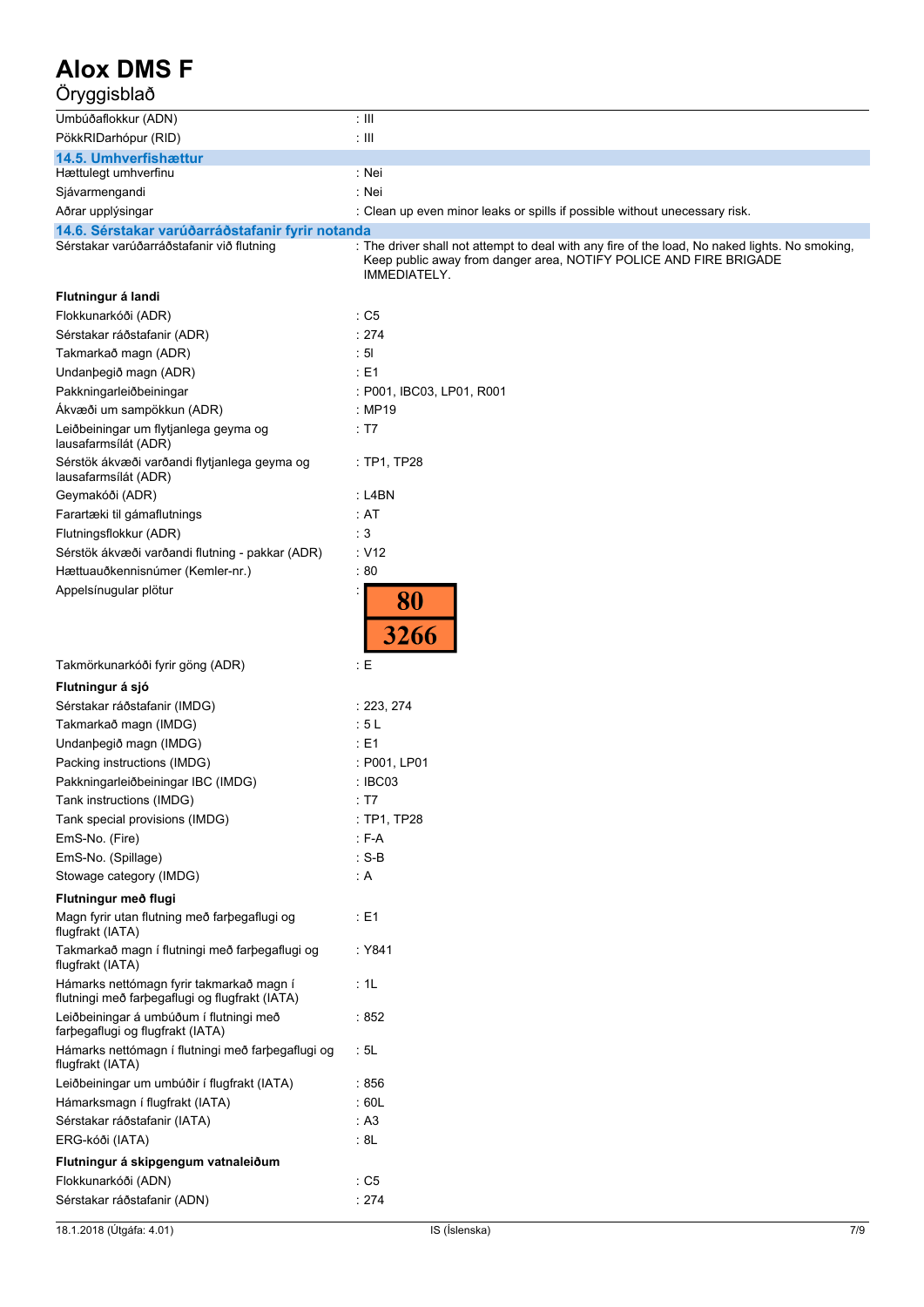### Öryggisblað

| Takmarkað magn (ADN)                                                     | :5L                       |
|--------------------------------------------------------------------------|---------------------------|
| Undanbegið magn (ADN)                                                    | $E = 1$                   |
| Flutningur leyfilegur (ADN)                                              | : T                       |
| Nauðsynlegur búnaður (ADN)                                               | $:$ PP, EP                |
| Fjöldi blárra keila/ljósa (ADN)                                          | : 0                       |
| Flutningur á járnbrautum                                                 |                           |
| Flokkunarkóði (RID)                                                      | : C5                      |
| Sérstakar ráðstafanir (RID)                                              | :274                      |
| Takmarkað magn (RID)                                                     | $\therefore$ 5L           |
| Undanbegið magn (RID)                                                    | $E = 1$                   |
| Fyrirmæli um pökkun (RID)                                                | : P001, IBC03, LP01, R001 |
| Ákvæði um sampökkun (RID)                                                | : MP19                    |
| Fyrirmæli um færanlega geyma of gáma fyrir efni í<br>lausu (RID)         | : T7                      |
| Sérstök fyrirmæli um færanlega geyma of gáma<br>fyrir efni í lausu (RID) | : TP1, TP28               |
| Geymakóðar fyrir RID geyma (RID)                                         | : L4BN                    |
| Flutningsflokkur (RID)                                                   | $\therefore$ 3            |
| Sérákvæði um flutninga — umbúðir (RID)                                   | : W12                     |
| Hraðsending pakka (pakkar í hraðsendingu) (RID)                          | $\therefore$ CE8          |
| hættuauðkennisnúmer                                                      | :80                       |
|                                                                          |                           |

**14.7. Flutningar búlkafarms skv. II. viðauka við MARPOL-samninginn og IBC-kóðanum** Á ekki við

### **15. LIÐUR: Upplýsingar varðandi regluverk**

**15.1. Sértæk ákvæði/löggjöf fyrir efnið eða blönduna vegna öryggis, heilbrigðis og umhverfis**

#### **15.1.1. Reglugerðir ES**

Inniheldur engin efni sem heyra undir takmarkanir í Viðauka XVII við REACH

Inniheldur ekki REACH kandídatefni

Inniheldur engin efni úr lista XIV í REACH

Inniheldur ekkert efni sem fellur undir reglugerð (ESB) Evrópuþingsins og ráðs evrópuambandsins nr. 649/2012 frá 4. júlí 2012 er varðar innflutning og úútflutning hættulegra, kemískra efna.

Inniheldur ekkert efni sem falla undir reglugerð Evrópuþingsins og ráðsins (EB) nr. 2019/1021 frá 29. júní 2019 um þrávirk, lífræn mengunarefni

#### **15.1.2. Landsbundnar reglugerðir**

| Engar nánari upplýsingar tiltækar |  |  |
|-----------------------------------|--|--|
|-----------------------------------|--|--|

**15.2. Efnaöryggismat** Engar nánari upplýsingar tiltækar

| 16. LIĐUR: Aðrar upplýsingar |                                                                                                                                                                                                                                                                                                                                                                                                                                                                                                                                                                                                                                                                                                                                                                                                                                                                       |  |
|------------------------------|-----------------------------------------------------------------------------------------------------------------------------------------------------------------------------------------------------------------------------------------------------------------------------------------------------------------------------------------------------------------------------------------------------------------------------------------------------------------------------------------------------------------------------------------------------------------------------------------------------------------------------------------------------------------------------------------------------------------------------------------------------------------------------------------------------------------------------------------------------------------------|--|
| Aðrar upplýsingar            | : Upplýsingarnar, sem gefnar eru upp í þessari öryggisleiðbeiningu, eru réttar að bestu þekkingu okkar og<br>meðan við leitumst við að halda upplðunum uppfærðar og réttar í samræmi við stöðu mála, gerum við<br>engar framburður eða ábyrgðir af neinu tagi, tjá eða gefið í skyn, um fullkomleika, nákvæmni, áreiðanleika<br>eða hæfi að því er varðar upplýsingarnar sem eru að finna í þessu tækniforskriftum. Hvaða reiði sem þú<br>leggur á slíkar upplýsingar er því stranglega á eigin ábyrgð. Við munum engu að síður bera ábyrgð á tjóni<br>(b.mt, án takmarkana, óbeint eða afleiðing tjóns eða tjóns eða tjón sem veldur tapi hagnaðar) sem stafar af<br>eða í tengslum við notkun þessarar upplýsingar og / eða notkun, meðhöndlun, vinnsla eða geymsla<br>vörunnar. Haltu alltaf í öryggisblaðinu og vöruliðinu til að fá meiri upplýsingar um öryggi. |  |

| Fullur texti H- og EUH-setninga: |                                                                                            |
|----------------------------------|--------------------------------------------------------------------------------------------|
| Acute Tox. 4 (Oral)              | Bráð eiturhrif (við inntöku), 4. Undirflokkur                                              |
| Eye Dam. 1                       | Alvarlegur augnskaði/augnerting, 1. Undirflokkur                                           |
| Eye Irrit. 2                     | Alvarlegur augnskaði/augnerting, 2. Undirflokkur                                           |
| Met. Corr. 1                     | Ætandi fyrir málma, 1. Undirflokkur                                                        |
| Skin Corr. 1A                    | Húðæting/húðerting, 1. Undirflokkur, Undirundirflokkur 1A                                  |
| Skin Irrit. 2                    | Húðæting/húðerting, 2. Undirflokkur                                                        |
| STOT SE3                         | Sértæk eiturhrif á marklíffæri — váhrif í eitt skipti, 3. Undirflokkur, erting öndunarfæra |
| H <sub>290</sub>                 | Getur verið ætandi fyrir málma.                                                            |